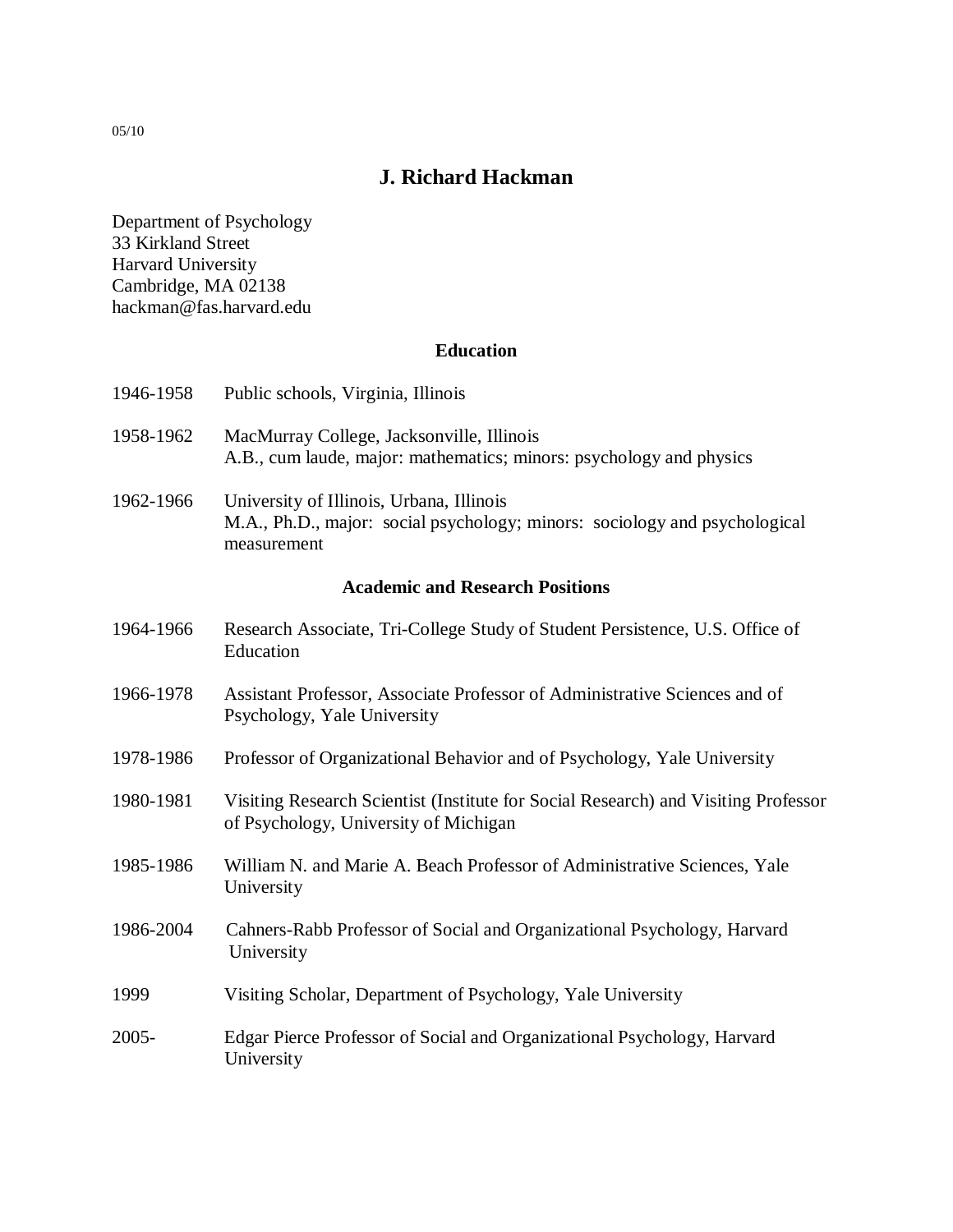## **Fellowships and Awards**

- 1966 Creative Talent Award, American Institutes for Research, in the field of Measurement and Evaluation: Individual and Group Behavior
- 1968 Distinguished Alumnus Award, MacMurray College
- 1972 Cattell Award, American Psychological Association
- 1974 Elected Fellow, Division 14 (Industrial and Organizational Psychology) of the American Psychological Association
- 1974 James McKeen Cattell Fellowship for sabbatical study
- 1977 Elected Fellow, Division 8 (Personality and Social Psychology) of the American Psychological Association
- 1989 Charter Fellow, American Psychological Society
- 1990 Academy of Management Award for Best Paper Published in Organizational Behavior
- 1992 Distinguished Scientific Contribution Award, Division 14 of the American Psychological Association
- 1996 Distinguished Educator Award, Academy of Management
- 1997 Distinguished Scholar Award, Academy of Management
- 1998 Hewlett Fellow, Center for Advanced Study in the Behavioral Sciences, Stanford University
- 2002 Mendelsohn Excellence in Mentoring Award, Harvard Graduate School
- 2004 Terry Book Award, Academy of Management, for the book (*Leading Teams*) that has made the most outstanding contribution to the advancement of management knowledge
- 2005 American Psychological Association Distinguished Scientist Lecturer
- 2008 "Group Psychologist of the Year" Award, Group Dynamics division, American Psychological Association

## **Professional Societies**

American Psychological Association

Association for Psychological Science

Society of Experimental Social Psychology

Academy of Management

#### **Editorial and Professional Activities**

| 1971-1984 | Editorial Board, Organizational Behavior and Human Performance         |  |
|-----------|------------------------------------------------------------------------|--|
| 1976      | Section Editor, Handbook of Industrial and Organizational Psychology   |  |
| 1979-1981 | Chair, American Psychological Association project on innovations in    |  |
|           | methodology for organizational research                                |  |
| 1979-1983 | Editorial Board, Journal of Social Issues                              |  |
| 1980-     | Editorial Board, Journal of Organizational Behavior                    |  |
| 1983-1986 | Study Group on Psychology and Human Performance, Committee on Space    |  |
|           | Biology and Medicine, National Academy of Sciences                     |  |
| 1984-1985 | Editorial Board, Journal of Personality and Social Psychology          |  |
| 1984-1990 | Editorial Board, Center for Creative Leadership                        |  |
| 1984-1987 | Editorial Board, Frontiers of Industrial and Organizational Psychology |  |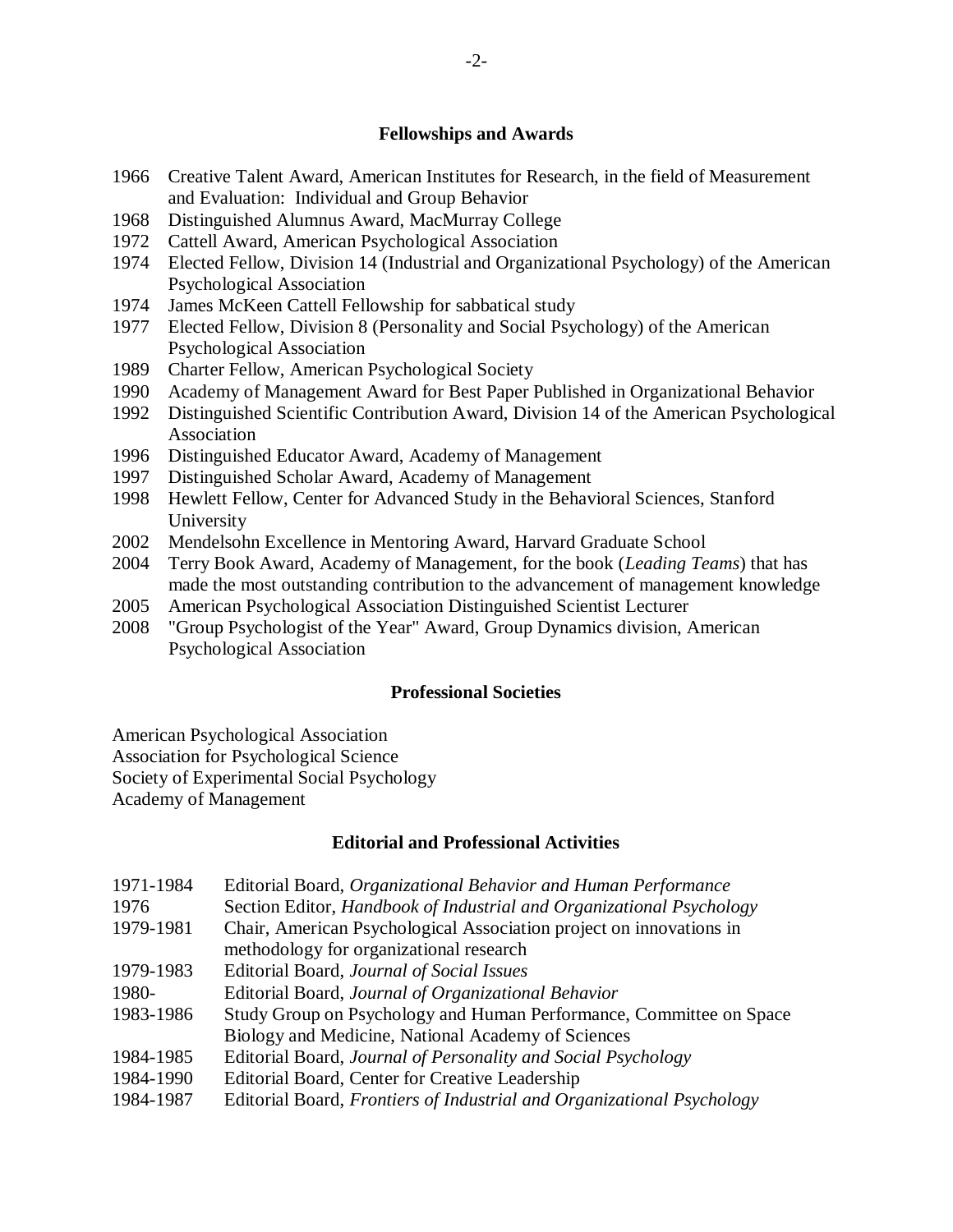| 1985      | Master Lecture on "Psychology and Work," American Psychological Association |  |
|-----------|-----------------------------------------------------------------------------|--|
|           | Convention                                                                  |  |
| 1987-1990 | Editorial Board, Harvard Business School Press                              |  |
| 1996-2005 | Editorial Board, <i>Psychological Review</i>                                |  |
| 1999-     | Editorial Board, Journal of Applied Behavioral Science                      |  |
| $2006 -$  | Editorial Board, Human Relations                                            |  |
| 2009-     | Editorial Board, Organizational Psychology Review                           |  |

#### **Governing and Advisory Boards**

| 1965-1977 | Board of Trustees, MacMurray College                                        |  |
|-----------|-----------------------------------------------------------------------------|--|
| 1977-1979 | Advisory Board, American Center for the Quality of Work Life                |  |
| 1977-1984 | Advisory Board, Power and Systems Training                                  |  |
| 1978-1986 | Academic Advisory Committee, Work in America Institute                      |  |
| 1979-1980 | Board of Directors, New England Cooperative Training Institute              |  |
| 1979-1982 | Board of Scientific Affairs, American Psychological Association             |  |
| 1979-1982 | Board of Governors, Center for Creative Leadership                          |  |
| 1984-1989 | Research Advisory Committee, National Center for Employee Ownership         |  |
| 1985-1993 | Board of Directors, The Brass Ring                                          |  |
| 1995-1997 | General Advisory Board, and Chair of the Research Advisory Committee,       |  |
|           | Symphony Orchestra Institute                                                |  |
| 1999-     | Intelligence Science Board, Office of the Director of National Intelligence |  |

2007- Board of Trustees, Orpheus Chamber Orchestra

#### **Major University Responsibilities**

Yale University Commission on Governance of the University

President's Committee on the Status of Minority Students in the Yale Graduate and Professional Schools

Provost's Committee on Support for Research in the Social Sciences

Yale College Teaching and Learning Committee (Chair)

Yale University Social Science Degree Committee (Chair)

Director of Graduate Studies, Yale University Doctoral Program in Organizational Behavior

Search Committee for Dean of Yale School of Management

Executive Committee, Yale University Institution for Social and Policy Studies

Program and Admissions Committee, Joint Doctoral Program in Organizational Behavior, Harvard University (Chair)

Human Subjects Committee, Faculty of Arts and Sciences, Harvard University (Chair)

Standing Committee on Information Technology, Harvard University (Chair)

Steering Committee, Harvard Mind-Brain-Behavior Initiative

Provost's Task Force on Science and Technology, Harvard University

Senior Faculty (joint appointment), Kennedy School of Government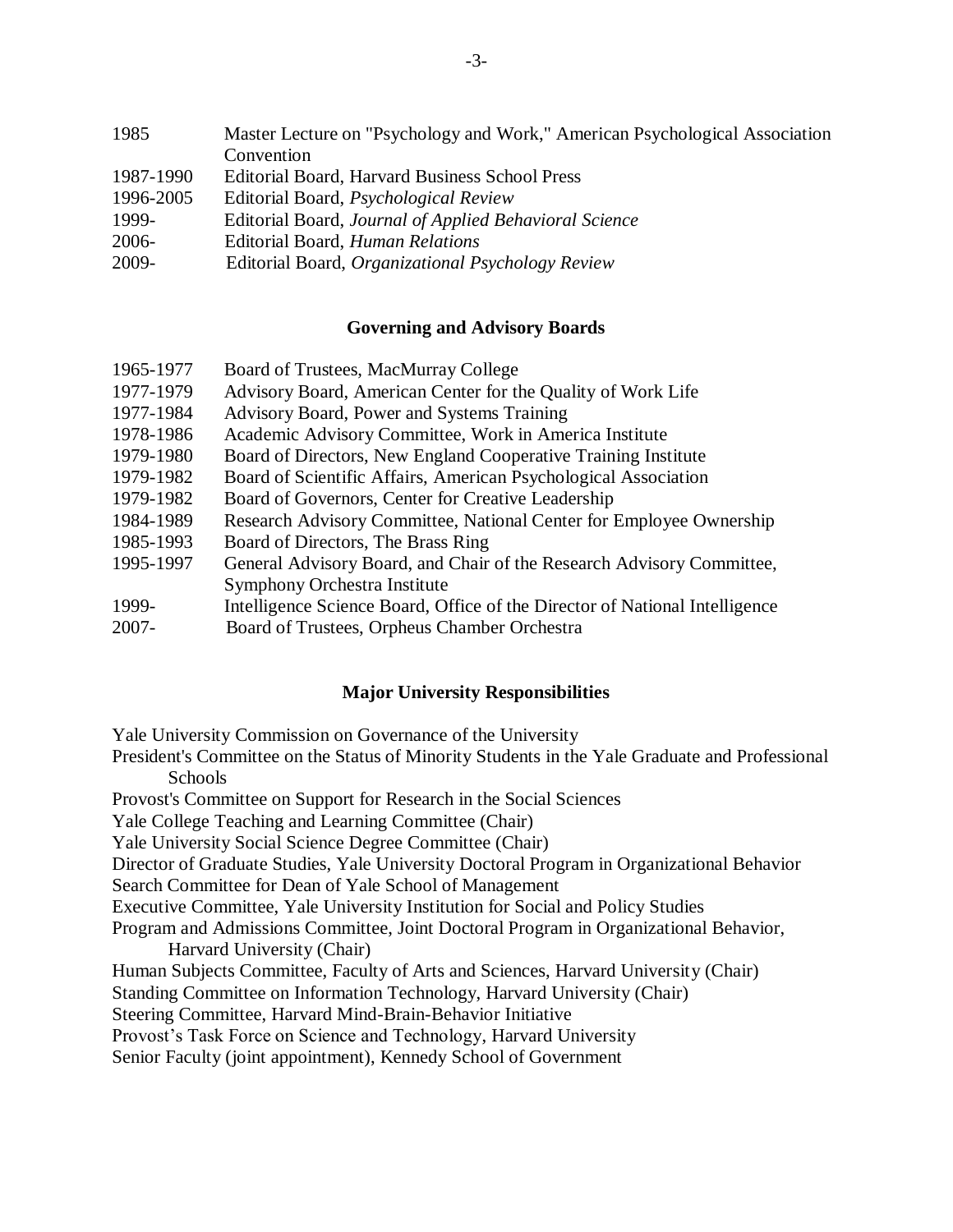#### **Primary Research Interests**

Richard Hackman conducts research on a variety of topics in social and organizational psychology, including team dynamics and performance, leadership effectiveness, and the design of self-managing teams and organizations. He has studied group and organizational factors that shape the behavior and performance of aircraft flightdeck crews; leadership, organizational dynamics, and player engagement in professional symphony and chamber orchestras; and the dynamics and performance of analytic teams in the U.S. intelligence community.

Recent projects include development and validation of methodologies for diagnosing the strengths and weaknesses of work teams, development and test of a theoretical model of team coaching, a book that explores the special dynamics of senior leadership teams, empirical investigation of the joint impact of neurocognitive processes and social interaction on teamwork, and development of educational materials for use in enhancing the leadership of groups that generate creative products or performances in real time.

#### **Teaching Experience**

| Introduction to Psychology                     | Personality and Social Psychology           |
|------------------------------------------------|---------------------------------------------|
| <b>Advanced Social Psychology</b>              | Leadership and Group Performance            |
| Personality, Groups, and Organizations         | <b>Individual Behavior in Organizations</b> |
| Social Psychology of Organizations             | Task and Work Design                        |
| <b>Managing Teams in Organizations</b>         | Research Methodology                        |
| Professional Issues in Organizational Behavior | <b>Psychological Measurement</b>            |
| Design of Organizations for Self-Management    | <b>Statistics</b>                           |
|                                                |                                             |

#### **Pedagogical Materials**

- *The London Symphony Orchestra* (with Erin Lehman and Adam Galinsky). (1995). A teaching case on leadership and group dynamics in a self-governing musical organization.
- *Overhead Reduction Task Force* (with Ruth Wageman). (2001). A video enactment and accompanying written case for use in analyzing team coaching behaviors and the development of leadership skills.
- *Orpheus Chamber Orchestra* (with Erin Lehman). (2002). A video-based case on shared leadership and group creativity in a conductorless musical ensemble.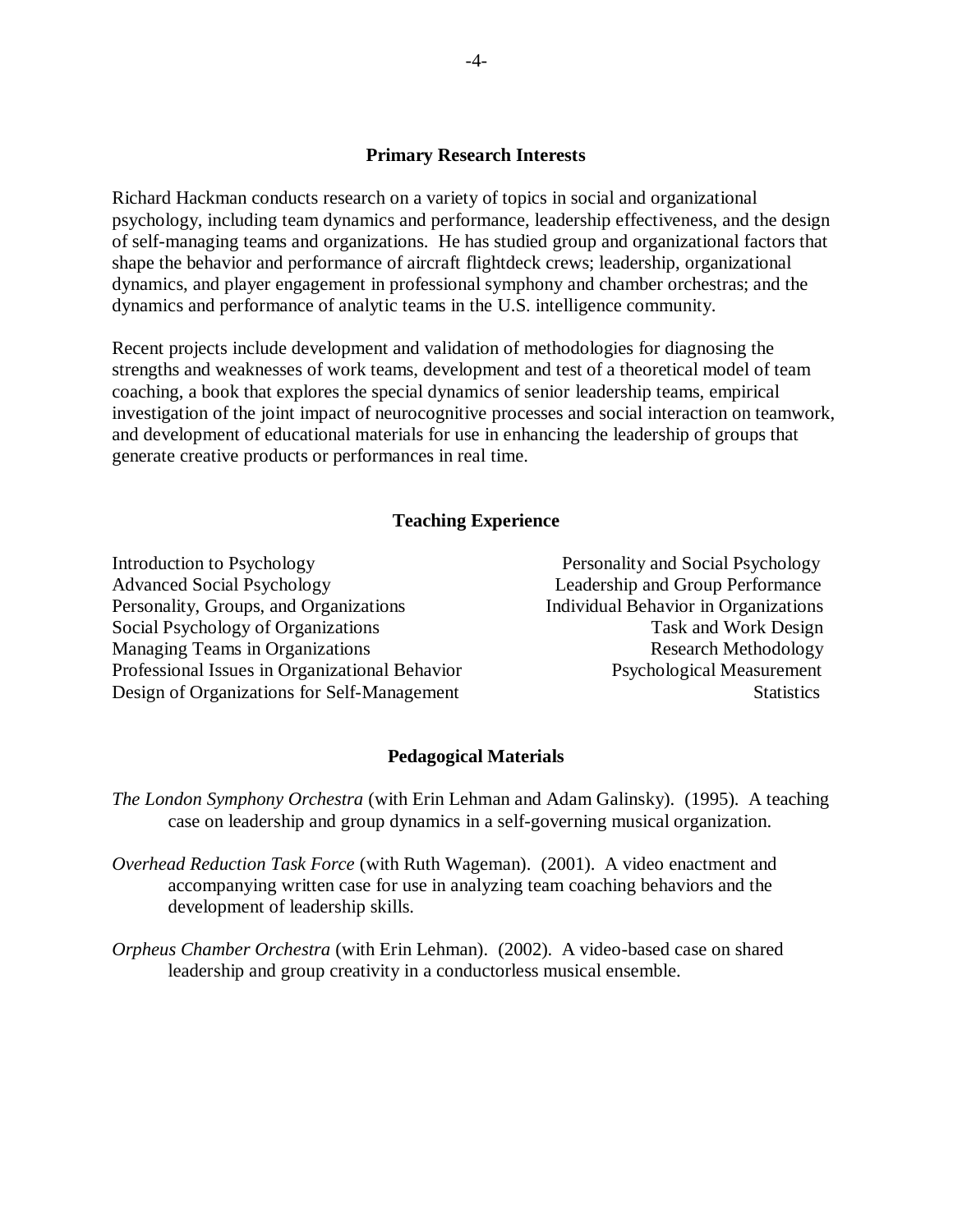#### **Books**

- Porter, L. W., Lawler, E. E., & Hackman, J. R. (1975). *Behavior in organizations*. New York: McGraw-Hill.
- Hackman, J. R., Lawler, E. E., & Porter, L. W. (Eds.). (1977). *Perspectives on behavior in organizations*. New York: McGraw-Hill. (Revised edition, 1983).
- Hackman, J. R., & Suttle, J. L. (Eds.). (1977). *Improving life at work: Behavioral science approaches to organizational change*. Santa Monica, CA: Goodyear.
- Nadler, D. A., Hackman, J. R., & Lawler, E. E. (1979). *Managing behavior in organizations*. Boston: Little-Brown.
- Hackman, J. R., & Oldham, G. R. (1980). *Work redesign*. Reading, MA: Addison-Wesley.
- Hackman, J. R. (Series Ed.). (1982). *Studying organizations: Innovations in methodology* (six monographs). Beverly Hills, CA: Sage.
- Hackman, J. R. (Ed.). (1990). *Groups that work (and those that don't)*. San Francisco: Jossey-Bass.
- Hackman, J. R. (2002). *Leading teams: Setting the stage for great performances*. Boston: Harvard Business School Press.
- Wageman, R., Nunes, D. A., Burruss, J. A., & Hackman, J. R. (2008). *Senior leadership teams: What it takes to make them great*. Boston: Harvard Business School Press.
- Hackman, J. R. (2010). *Collaborative intelligence: Using teams to solve hard problems.* Under review.

#### **Articles and Chapters in Books**

- Hackman, J. R., Jones, L. E., & McGrath, J. E. (1967). A set of dimensions for describing the general properties of group-generated written passages. *Psychological Bulletin*, *67*, 379- 390.
- Hackman, J. R. (1968). Effects of task characteristics on group products. *Journal of Experimental Social Psychology*, *4*, 162-187.
- Hackman, J. R., & Anderson, L. R. (1968). The strength, relevance and source of beliefs about an object in Fishbein's attitude theory. *Journal of Social Psychology*, *76*, 55-67.
- Hackman, J. R., & Porter, L. W. (1968). Expectancy theory predictions of work effectiveness. *Organizational Behavior and Human Performance*, *3*, 417-426.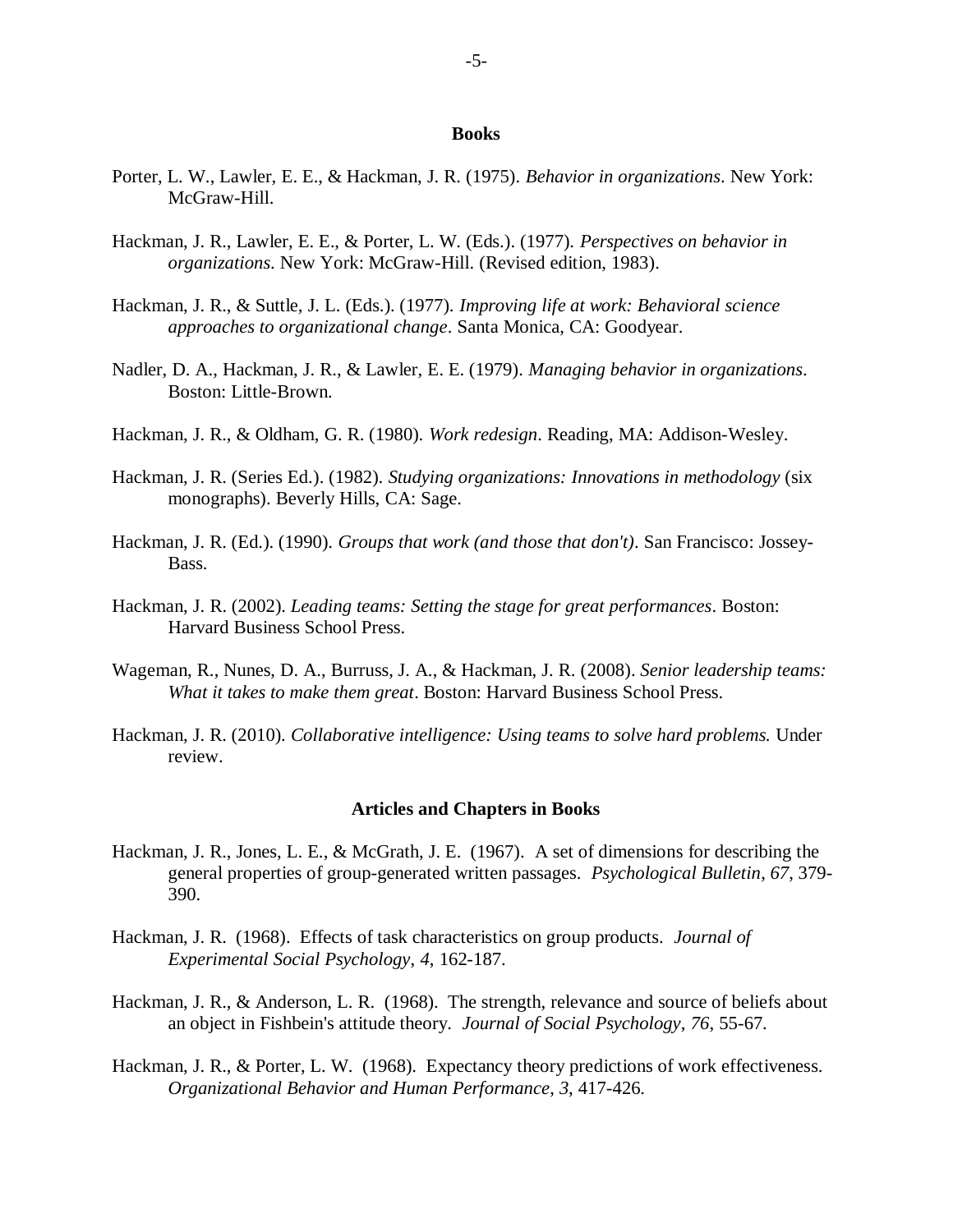- Hackman, J. R., & Torbert, W. R. (1968, May). Educational experimentation: A case history. *Yale Alumni Magazine*.
- Hackman, J. R. (1969). The nature of the task as a determiner of job behavior. *Personnel Psychology*, *22*, 435-444.
- Hackman, J. R. (1969). Toward understanding the role of tasks in behavioral research. *Acta Psychologica*, *31*, 97-128.
- Lawler, E. E., & Hackman, J. R. (1969). The impact of employee participation in the development of pay incentive plans: A field experiment. *Journal of Applied Psychology*, *53*, 467-471.
- Morris, C. G., & Hackman, J. R. (1969). Behavioral correlates of perceived leadership. *Journal of Personality and Social Psychology*, *13*, 350-361.
- Torbert, W. R., & Hackman, J. R. (1969). Taking the fun out of outfoxing the system. In P. J. Runkel, R. Harrison, & M. Runkel (Eds.), *The changing college classroom* (pp. 156-181). San Francisco: Jossey-Bass.
- Wiggins, N., Blackburn, M., & Hackman, J. R. (1969). The prediction of first year graduate success in psychology: Peer ratings. *The Journal of Educational Research*, *63*, 81-85.
- Hackman, J. R. (1970). Tasks and task performance in research on stress. In J. E. McGrath (Ed.), *Social and psychological factors in stress* (pp. 202-237). New York: Holt, Rinehart & Winston.
- Hackman, J. R., & Dysinger, W. S. (1970). Commitment to college as a factor in student attrition. *Sociology of Education*, *43*, 311-324.
- Hackman, J. R., & Dysinger, W. S. (1970). Reactions to college withdrawal. *Journal of Experimental Education*, *38*, 23-3l.
- Hackman, J. R., & Vidmar, N. J. (1970). Effects of size and task type on group performance and member reactions. *Sociometry*, *33*, 37-54.
- Hackman, J. R., Wiggins, N., & Bass, A. R. (1970). Prediction of long-term success in doctoral work in psychology. *Educational and Psychological Measurement*, *30*, 365-374.
- Hackman, J. R., & Lawler, E. E. (1971). Employee reactions to job characteristics. *Journal of Applied Psychology Monograph*, *55*, 259-286.
- Lawler, E. E., & Hackman, J. R. (1971). Corporate profits and employee satisfaction: Must they be in conflict? *California Management Review*, *14*, 46-55.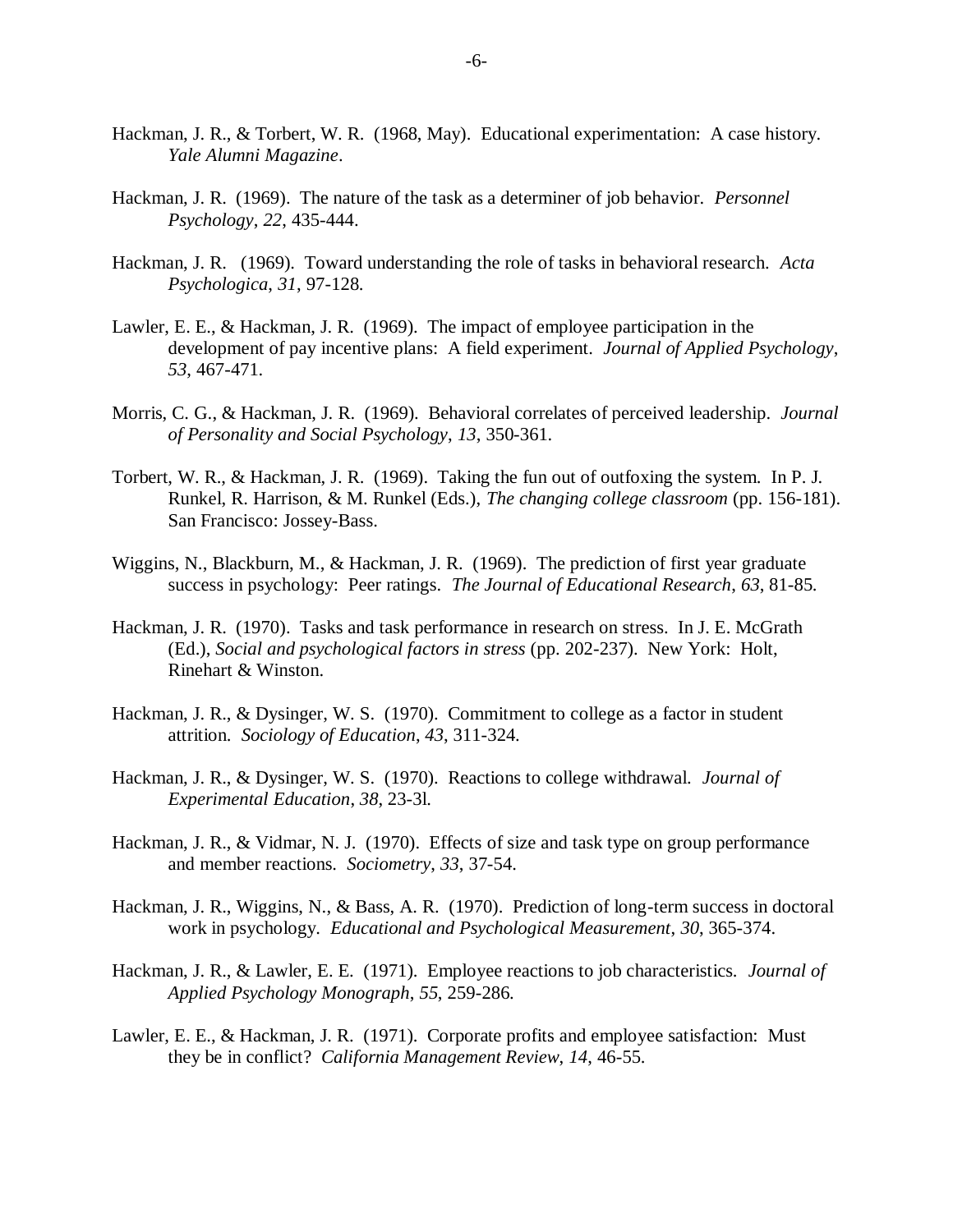- Scheflen, K. C., Lawler, E. E., & Hackman, J. R. (1971). The long-term impact of employee participation in the development of pay incentive plans: A field experiment revisited. *Journal of Applied Psychology*, *55*, 182-186.
- Vidmar, N. J., & Hackman, J. R. (1971). Inter-laboratory generalizability of small group research. *Journal of Social Psychology*, *83*, 129-139.
- Lawler, E. E., Hackman, J. R., & Kaufman, S. (1973). Effects of job redesign: A field experiment. *Journal of Applied Social Psychology*, *3*, 49-62.
- Hackman, J. R., & Kaplan, R. E. (1974). Interventions into group process: An approach to improving the effectiveness of groups. *Decision Sciences*, *5*, 459-480.
- Frank, L. L., & Hackman, J. R. (1975). A failure of job enrichment: The case of the change that wasn't. *Journal of Applied Behavioral Science*, *11*, 413-436.
- Frank, L. L., & Hackman, J. R. (1975). Effects of interviewer-interviewee similarity on interviewer objectivity in college admissions interviews. *Journal of Applied Psychology*, *60*, 356-360.
- Hackman, J. R., Is job enrichment just a fad? (1975, September-October). *Harvard Business Review*, 129-138.
- Hackman, J. R. (1975). On the coming demise of job enrichment. In E. L. Cass & F. G. Zimmer (Eds.), *Man and work in society* (pp. 97-115). New York: Van Nostrand Reinhold.
- Hackman, J. R., & Morris, C. G. (1975). Group tasks, group interaction process, and group performance effectiveness: A review and proposed integration. In L. Berkowitz (Ed.), *Advances in experimental social psychology* (Vol. 8, pp. 1-55). New York: Academic Press.
- Hackman, J. R., & Oldham, G. R. (1975). Development of the Job Diagnostic Survey. *Journal of Applied Psychology*, *60*, 159-170.
- Hackman, J. R., Oldham, G. R., Janson, R., & Purdy, K. (1975). A new strategy for job enrichment. *California Management Review*, *17*(4), 57-71.
- Hackman, J. R. (1976). Group influences on individuals in organizations. In M. D. Dunnette (Ed.), *Handbook of industrial and organizational psychology* (pp. 1455-1525). Chicago: Rand-McNally.
- Hackman, J. R., Brousseau, K. R., & Weiss, J. A. (1976). The interaction of task design and group performance strategies in determining group effectiveness. *Organizational Behavior and Human Performance*, *16*, 350-365.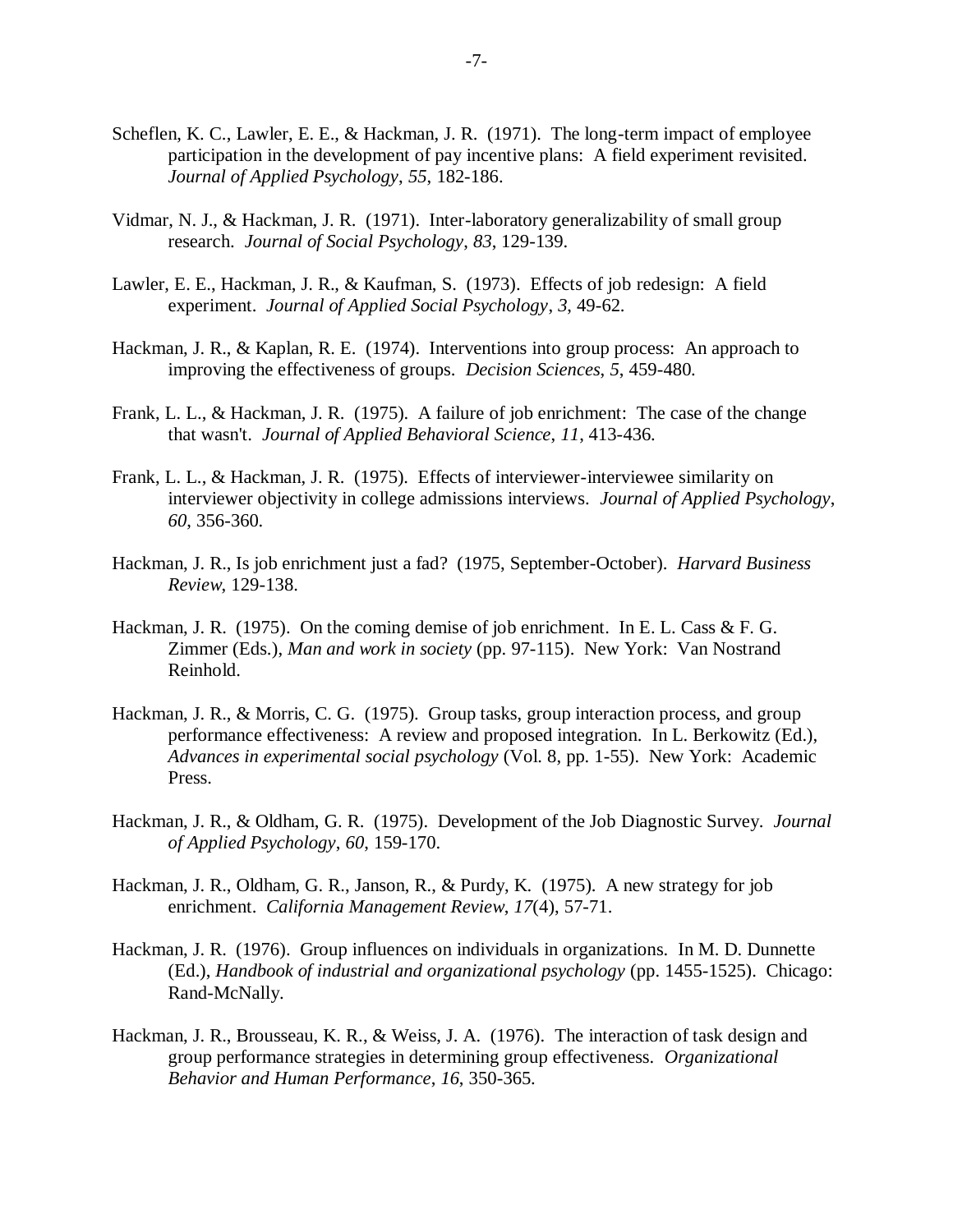- Hackman, J. R., & Oldham, G. R. (1976). Motivation through the design of work: Test of a theory. *Organizational Behavior and Human Performance*, *16*, 250-279.
- Oldham, G. R., Hackman, J. R., & Pearce, J. L. (1976). Conditions under which employees respond positively to enriched work. *Journal of Applied Psychology*, *61*, 395-403.
- Hackman, J. R. (1977). Work design. In J. R. Hackman & J. L. Suttle (Eds.), *Improving life at work: Behavioral science approaches to organizational change* (pp. 96-162). Santa Monica, CA: Goodyear.
- Wolf, G. W., & Hackman, J. R. (1977). Group tasks. In B. J. Wolman (Ed.), *International encyclopedia of neurology, psychology, psychoanalysis and psychiatry* (Vol. V). New York: Van Nostrand Reinhold.
- Hackman, J. R. (1978). The design of self-managing work groups. In B. King, S. S. Streufert & F. E. Fiedler (Eds.), *Managerial control and organizational democracy* (pp. 61-91). Washington, DC: Winston & Sons.
- Hackman, J. R. (1978, Summer). The design of work in the 1980s. *Organizational Dynamics*,  $3 - 17$ .
- Hackman, J. R., & Morris, C. G. (1978). Group process and group effectiveness: A reappraisal. In L. Berkowitz (Ed.), *Group processes* (pp. 57-66). New York: Academic Press.
- Hackman, J. R., Pearce, J. L., & Wolfe, J. C. (1978). Effects of changes in job characteristics on work attitudes and behaviors: A naturally-occurring quasi-experiment. *Organizational Behavior and Human Performance*, *21*, 289-304.
- Lee, M. D., & Hackman, J. R. (1979). *Job redesign: A strategy for change*. Scarsdale, NY: Work in America Institute.
- Oldham, G. R., Hackman, J. R., & Stepina, L. P. (1979). Norms for the Job Diagnostic Survey. *JSAS Catalog of Selected Documents in Psychology*, *9*(14). (Ms. No. 1819)
- Hackman, J. R. (1980). Changing views of motivation in work groups. In K. D. Duncan, M. M. Gruneberg, & D. Wallis (Eds.), *Changes in working life* (pp. 389-402). London: John Wiley & Sons.
- Hackman, J. R. (1980). Work redesign and motivation. *Professional Psychology*, *11*, 445-455.
- Oldham, G. R., & Hackman, J. R. (1980). Work design in organizational context. In B. M. Staw & L. L. Cummings (Eds.), *Research in organizational behavior* (Vol. 2, pp. 247- 278). Greenwich, CT: JAI Press.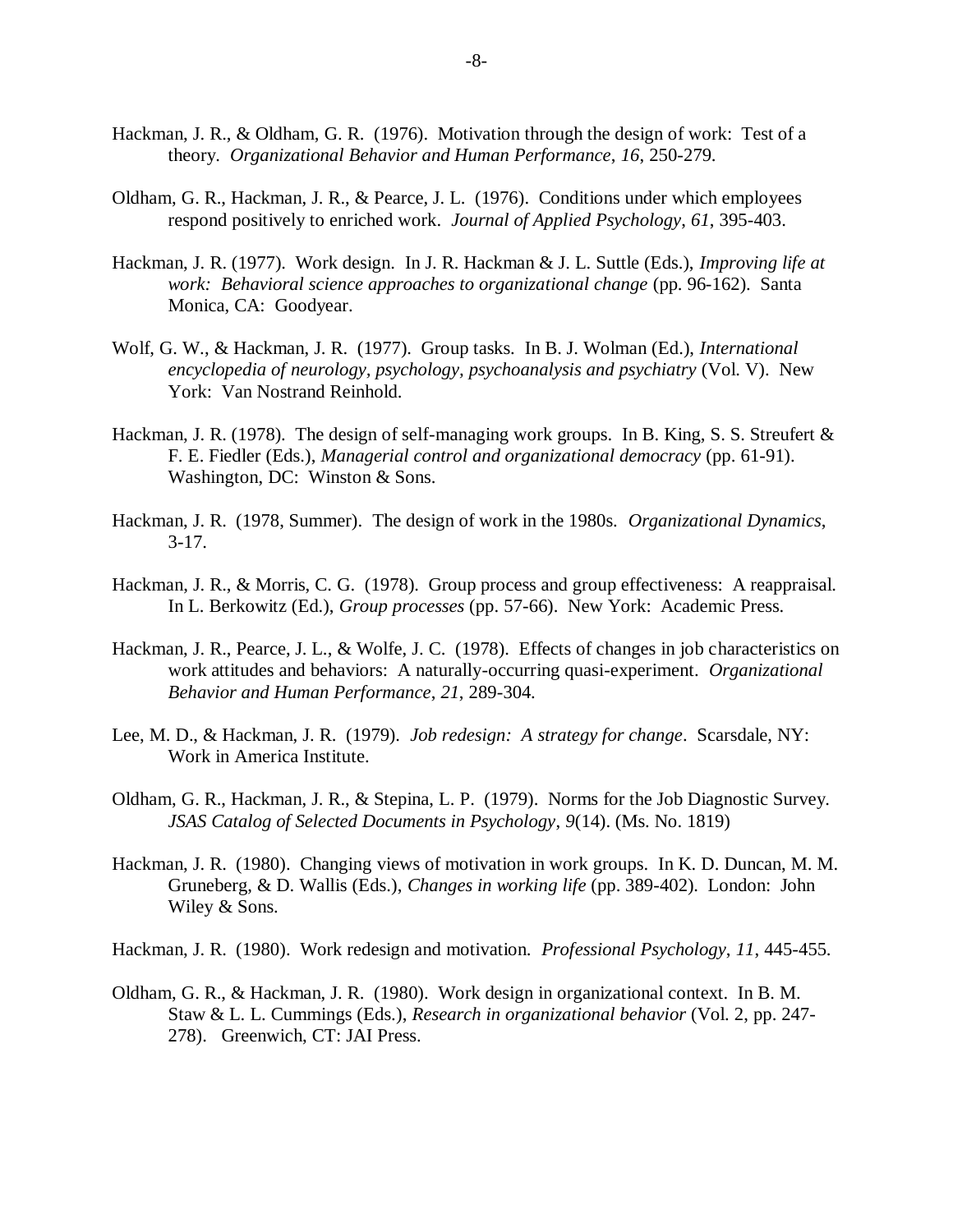- Hackman, J. R. (1981). Sociotechnical systems theory: A commentary. In A. Van de Ven & W. Joyce (Eds.), *Perspectives on organization design and behavior* (pp. 19-87). New York: Wiley-Interscience.
- Hackman, J. R. (1981). Work redesign for organization development. In H. Meltzer (Ed.), *Making organizations humane and productive* (pp. 373-387). New York: John Wiley & Sons.
- Oldham, G. R., & Hackman, J. R. (1981). Relationships between organization structure and employee reactions: Comparing alternative frameworks. *Administrative Science Quarterly*, *25*, 66-83.
- Saglio, J. H., & Hackman, J. R. (1982). *The design of governance systems for small worker cooperatives*. Somerville, MA: Industrial Cooperative Association.
- Hackman, J. R., & Morris, C. G. (1983). Group tasks, group interaction, and group performance effectiveness. In H. H. Blumberg, A. P. Hare, V. Kent & M. Davies (Eds.), *Small groups and social interaction* (pp. 331-345). Chichester, UK: John Wiley & Sons.
- Hackman, J. R. (1984). Psychological contributions to organizational productivity: A commentary. In A. P. Brief (Ed.), *Productivity research in the behavioral and social sciences* (pp. 207-226). New York: Praeger.
- Hackman, J. R. (1984). The transition that hasn't happened. In J. R. Kimberly & R. E. Quinn (Eds.), *New futures: The challenge of managing corporate cultures* (pp. 29-59). Homewood, IL: Dow Jones-Irwin.
- Hackman, J. R. (1985). Doing research that makes a difference. In E. E. Lawler, A. M. Mohrman, S. A. Mohrman, G. E. Ledford, & T. G. Cummings (Eds.), *Doing research that is useful for theory and practice* (pp. 126-175). San Francisco: Jossey-Bass.
- Hackman, J. R. (1985). The commitment model: From "whether" to "how." In K. B. Clark, R. H. Hayes, & C. Lorenz (Eds.), *The uneasy alliance: Managing the productivitytechnology dilemma* (pp. 267-277). Boston: Harvard Business School Press.
- Hackman, J. R. (1986). Group level issues in the design and training of cockpit crews. In H. H. Orlady & H. C. Foushee (Eds.), *Proceedings of the NASA/MAC workshop on cockpit resource management*. Moffett Field, CA: NASA-Ames Research Center.
- Hackman, J. R. (1986). The psychology of self-management in organizations. In M. S. Pallack & R. O. Perloff (Eds.), *Psychology and work: Productivity, change, and employment* (pp. 89-136). Washington, DC: American Psychological Association.
- Hackman, J. R., & Walton, R. E. (1986). Leading groups in organizations. In P. S. Goodman (Ed.), *Designing effective work groups* (pp. 72-119). San Francisco: Jossey-Bass.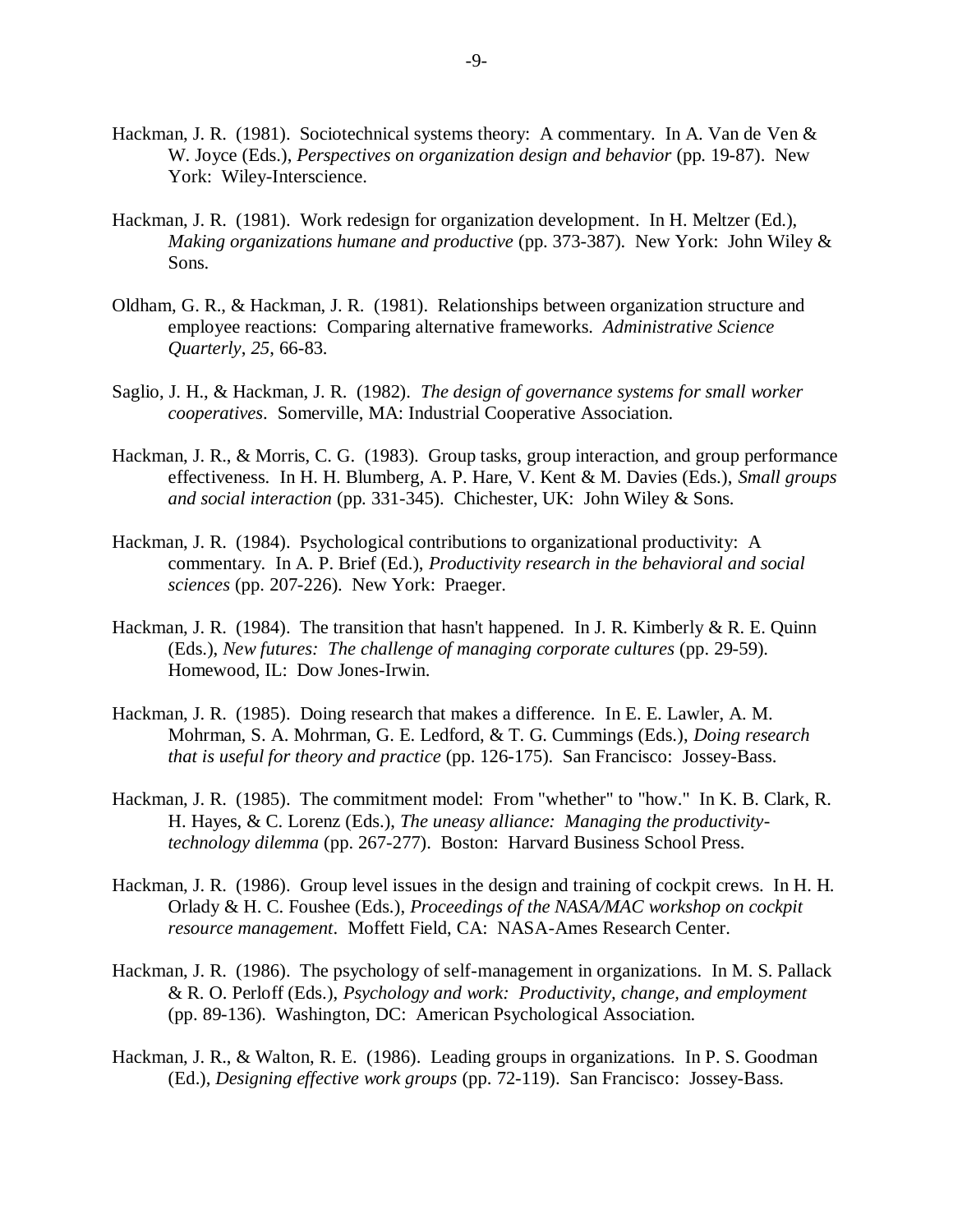- Walton, R. E., & Hackman, J. R. (1986). Groups under contrasting management strategies. In P. S. Goodman (Ed.), *Designing effective work groups* (pp. 168-201). San Francisco: Jossey-Bass.
- Hackman, J. R. (1987). A new strategy for job enrichment: Retrospective comment. In L. E. Boone & D. D. Bowen (Eds.), *The great writings in management and organizational behavior* (2nd ed.). New York: Random House.
- Hackman, J. R. (1987). The design of work teams. In J. Lorsch (Ed.), *Handbook of organizational behavior* (pp. 315-342). Englewood Cliffs, NJ: Prentice-Hall.
- Hackman, J. R., & Helmreich, R. L. (1987). Assessing the behavior and performance of teams in organizations: The case of air transport crews. In D. R. Peterson & D. B. Fishman (Eds.), *Assessment for decision* (pp. 283-313). New Brunswick, NJ: Rutgers University Press.
- Kulik, C. T., Oldham, G. R., & Hackman, J. R. (1987). Work design as an approach to personenvironment fit. *Journal of Vocational Behavior*, *31*, 278-296.
- Hackman, J. R. (1988). On seeking one's clinical voice: A personal account. In D. N. Berg & K. K. Smith (Eds.), *The self in social inquiry* (pp. 193-212). Newbury, CA: Sage.
- Hackman, J. R. (1989). *Becoming*: A powerful theory. *Academy of Management Review*, *14*, 289-292.
- Gersick, C. J. G., & Hackman, J. R. (1990). Habitual routines in task-performing teams. *Organizational Behavior and Human Decision Processes*, *47*, 65-97.
- Hackman, J. R. (1992). Group influences on individuals in organizations. In M. D. Dunnette & L. M. Hough (Eds.), *Handbook of industrial and organizational psychology* (Vol. 3, pp. 1455-1525). Palo Alto: Consulting Psychologists Press.
- Hackman, J. R. (1992). Time and transitions. In P. J. Frost & R. E. Stablein (Eds.), *Doing exemplary research* (pp. 73-78). Newbury Park, CA: Sage.
- Hackman, J. R. (1992, 1993). Rethinking crew resource management. *Air Line Pilot*. Part I: Flight deck crews as teams (December, 1992). Part II: The captain as team leader (January, 1993). Part III: The organizational context (February, 1993).
- Hackman, J. R. (1993). Teams, leaders, and organizations: New directions for crew-oriented flight training. In E. L. Wiener, B. G. Kanki, & R. L. Helmreich (Eds.), *Cockpit resource management* (pp. 47-69). Orlando, FL: Academic Press.
- Allmendinger, J., & Hackman, J. R. (1994). Akzeptanz oder Abwehr? Die Integration von Frauen in professionelle Organisationen. *Koelner Zeitschrift fuer Soziologie und Sozialpsychologie*, *46*, 238-258.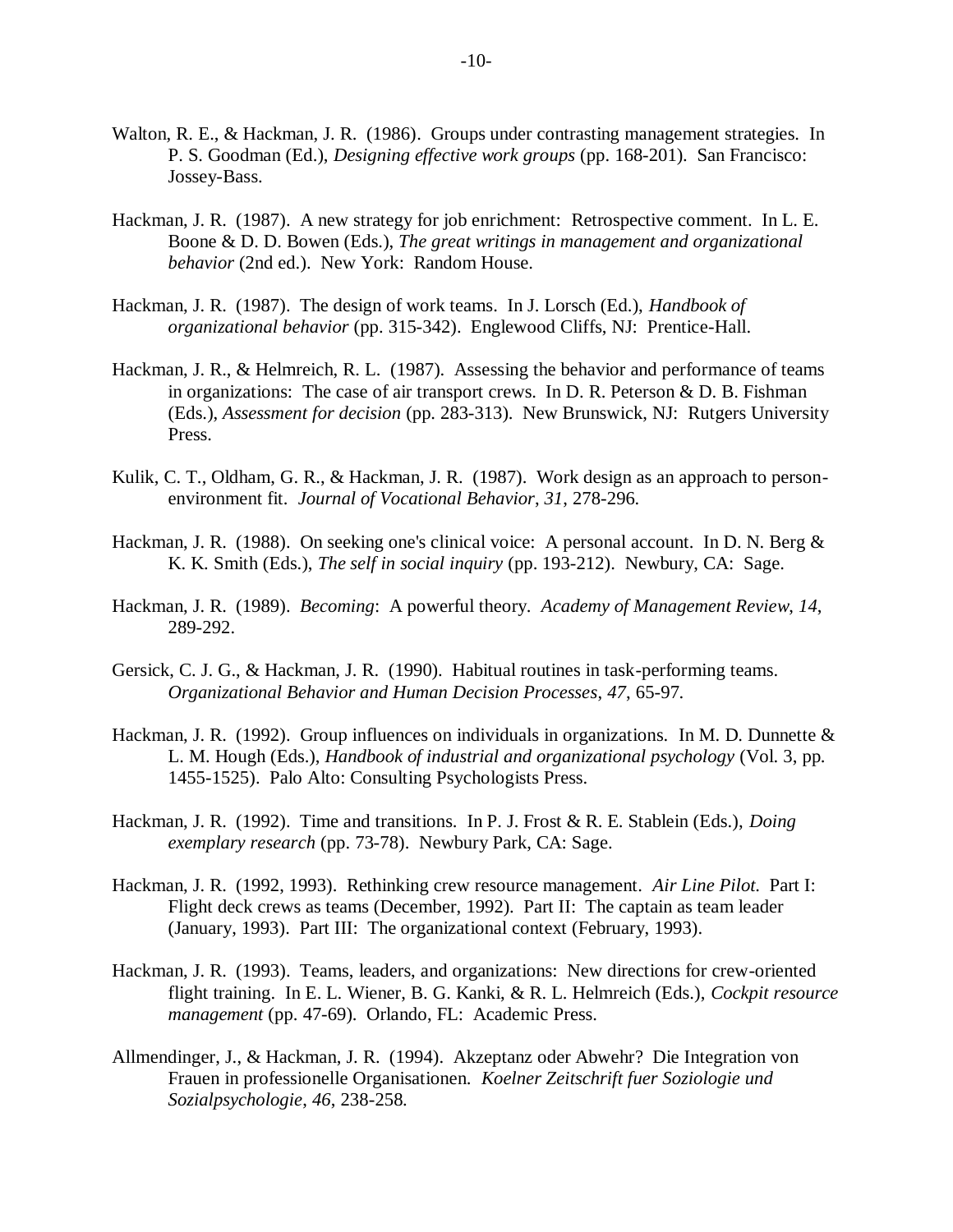- Hackman, J. R. (1994). Trip wires in designing and leading work groups. *The Occupational Psychologist*, *23*, 3-8.
- Hackman, J. R. (1994, November-December). The team that wasn't: Commentary. *Harvard Business Review*, 28-30.
- Allmendinger, J., & Hackman, J. R. (1995). The more, the better? A four-nation study of the inclusion of women in symphony orchestras. *Social Forces*, *74*, 423-460.
- Hackman, J. R. (1995). Self-management/Self-managed teams. In N. Nicholson (Ed.), *Encyclopedic dictionary of organizational behavior*. Oxford, UK: Blackwell.
- Hackman, J. R. (1995). Team training. *Contemporary Psychology*, *40*, 128-129.
- Hackman, J. R. (1995, January-February). The empowerment effort that came undone: Commentary. *Harvard Business Review*, 26-28.
- Hackman, J. R., & Wageman, R. (1995). Total Quality Management: Empirical, conceptual, and practical issues. *Administrative Science Quarterly*, *40*, 309-342.
- Allmendinger, J., & Hackman, J. R. (1996). Organizations in changing environments: The case of East German symphony orchestras. *Administrative Science Quarterly*, *41*, 337-369.
- Allmendinger, J., Hackman, J. R., & Lehman, E. V. (1996). Life and work in symphony orchestras. *The Musical Quarterly*, *80*, 194-219.
- Allmendinger, J., & Hackman, J. R. (1997). Die Freiheit wird uns in die Pflicht nehmen: Der Einfluss von Regimewechseln auf Orchester und ihre Mitglieder. In J. Gerhards (Hrsg.), *Soziologie der Kunst: Produzenten, Vermittler und Rezipienten*. Wiesbaden: Westduetscher Verlag.
- Hackman, J. R. (1998). Why teams don't work. In R. S. Tindale et al., (Eds.). *Theory and research on small groups* (pp. 245-267). New York: Plenum. (Abridged version in *Leader to Leader*, Winter 1998, 24-31.)
- Hackman, J. R. (1998). What is happening to professional work? *Perspectives on Work*, *2*, 4-6.
- Hackman, J. R., & Banaji, M. R. (1999). Genuine social interaction: Investigations of mind and group. *Contemporary Psychology*, *44*, 204-206.
- Hackman, J. R. (1999). Thinking differently about context. In R. Wageman (Ed.), *Groups in context* (pp. 233-247). Stamford, CT: JAI Press.
- Allmendinger, J., & Hackman, J. R. (1999). Mitigating the stress of gender recomposition: A cross-institutional, cross-national analysis. In U. Pasero & F. Braun (Hrsg.),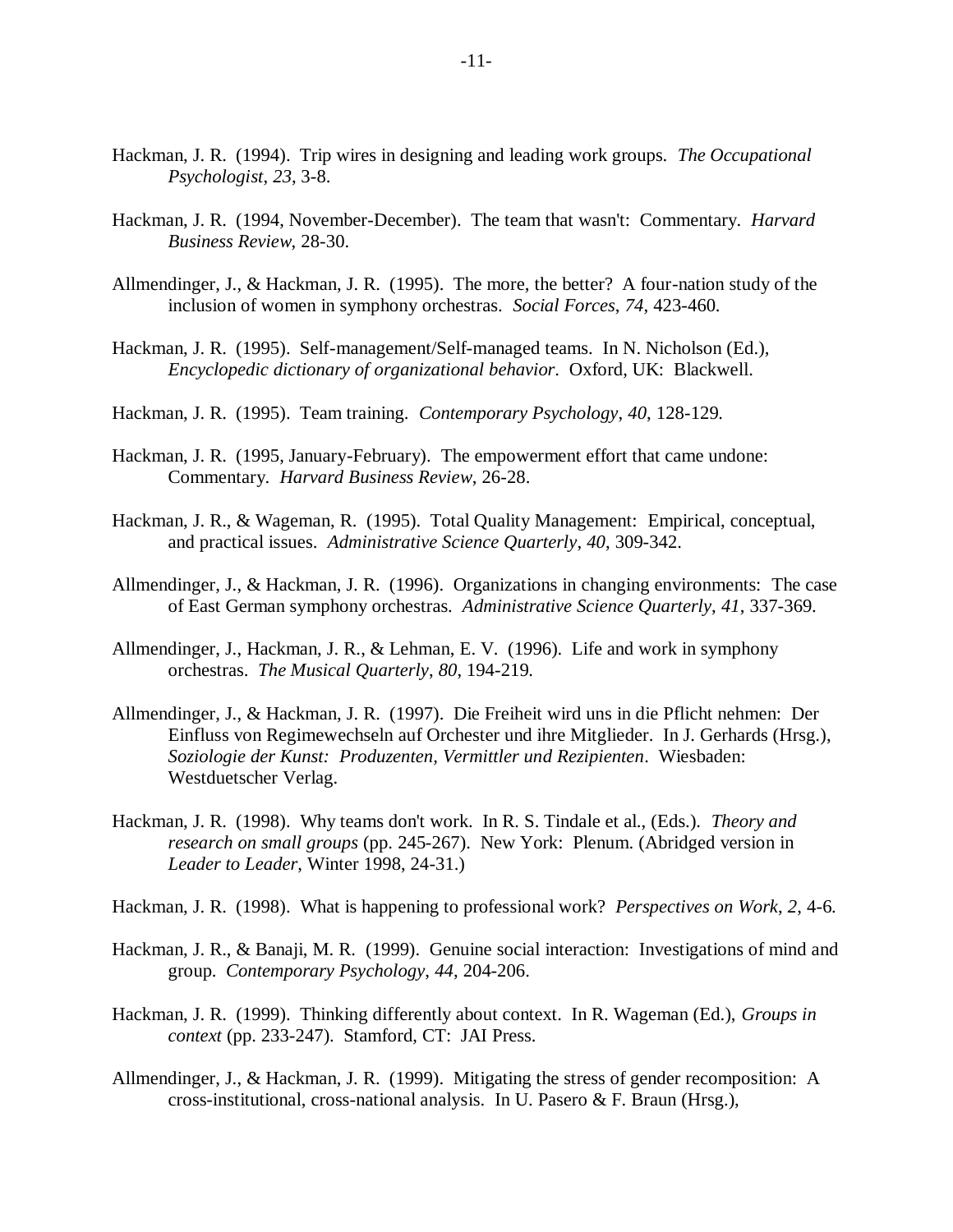*Wahrnehmung und herstellung von Geschlecht (Perceiving and performing gender)* (pp. 187-203). Opladen: Westdutscher Verlag.

- Hackman, J. R., Wageman, R., Ruddy, T. M., & Ray, C. R. (2000). Team effectiveness in theory and practice. In C. Cooper & E. A. Locke (Eds.), *Industrial and organizational psychology: Theory and practice* (pp. 109-129). Oxford, UK: Blackwell.
- Hackman, J. R. (2001). Forward. In H. Seifter & P. Economy, *Leadership ensemble*. New York: Henry Holt.
- Hackman, J. R., & Wageman, R. (2001). *The Team Diagnostic Survey: An instrument for assessing the structure, dynamics, and leadership of work teams*. Boston: Hay McBer.
- Hackman, J. R. (2002, July). New rules for team building. *Optimize*, 50-62.
- Hackman, J. R. (2003). Ein alternativer Blick auf Gruppen in Organisationen. *Kölner Zeitschrift für Soziologie und Sozialpsychologie*, *42*, 245-259.
- Hackman, J. R. (2003). Learning more from crossing levels: Evidence from airplanes, orchestras, and hospitals. *Journal of Organizational Behavior*, *24*, 1-18.
- Hackman, J. R., & O'Connor, M. (2004). *What makes for a great analytic team? Individual vs. team approaches to intelligence analysis*. Washington, DC: Intelligence Science Board, Office of the Director of Central Intelligence.
- Hackman, J. R. (2004). What makes for a great team? *APA Science Briefs*, *18*(5).
- Hackman, J. R. (2005). Rethinking team leadership *or* Team leaders are not music directors. In D. M. Messick & R. M. Kramer (Eds.), *New directions in the psychology of leadership* (pp. 115-142). Mahwah, NJ: Erlbaum.
- Hackman, J. R., & Wageman, R. (2005). When and how team leaders matter. *Research in Organizational Behavior*, *26*, 37-74.
- Hackman, J. R., & Wageman, R. (2005). A theory of team coaching. *Academy of Management Review*, *30*, 269-287.
- Oldham, G. R., & Hackman, J. R. (2005). How job characteristics theory happened. In K. G. Smith & M. A. Hitt (Eds.), *Great minds in management: The process of theory development* (pp. 151-170). Oxford, UK: Oxford University Press.
- Wageman, R., Hackman, J. R., & Lehman, E. V. (2005). The Team Diagnostic Survey: Development of an instrument. *Journal of Applied Behavioral Science*, *41*, 373-398.
- Hackman, J. R. (2006). CEO as process consultant. *Academy of Management Perspectives*, *20*, 122-125.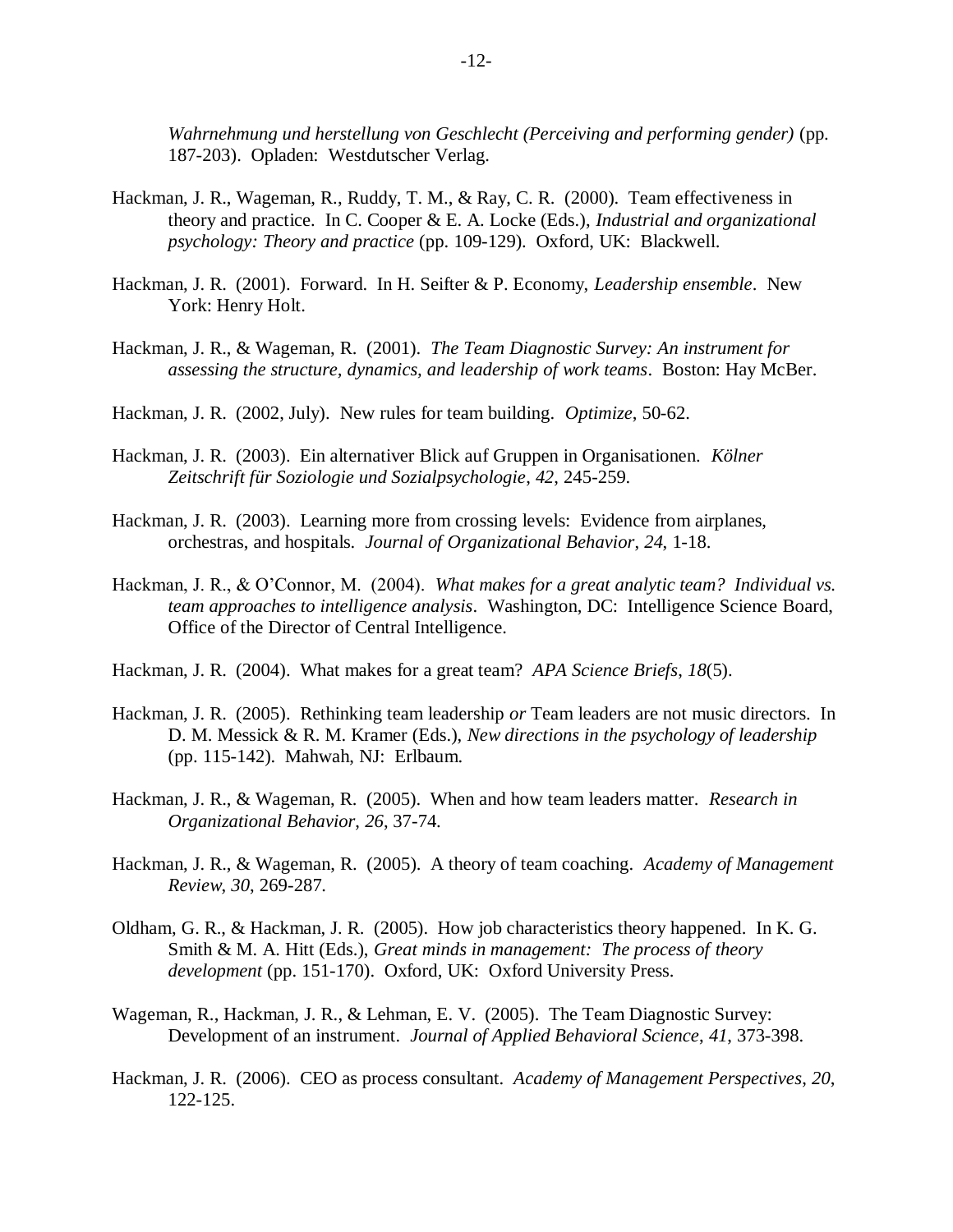Hackman, J. R. (2007, Winter). Choice. *Sonorities*, 41-44.

- Hackman, J. R., & Wageman, R. (2007). Asking the right questions about leadership. *American Psychologist*, *62*, 43-47.
- Woolley, A. W., Hackman, J. R., Jerde, T. E., Chabris, C.F., Bennett, S. L., & Kosslyn, S. M. (2007). Using brain-based measures to compose teams: How individual capabilities and team collaboration strategies jointly shape performance. *Social Neuroscience*, *2*, 96-105.
- Hackman, J. R., & Edmondson, A. C. (2008). Groups as agents of change. In T. Cummings (Ed.), *Handbook of organization development* (pp. 167-186). Thousand Oaks, CA: Sage.
- Woolley, A. W., Gerbasi, M. E., Chabris, C.F., Kosslyn, S. M., & Hackman, J. R. (2008). Bringing in the experts: How team composition and collaborative planning jointly shape analytic effectiveness. *Small Group Research*, *39,* 352-371.
- Hackman, J. R. (2009). Obituary: Joseph E. McGrath. *American Psychologist, 64,* 217.
- Hackman, J. R. (2009). Repairing pairs. *Negotiation Journal*, 25, 587-592.
- Hackman, J. R. (2009). The perils of positivity. *Journal of Organizational Behavior, 30*, 309- 319. Also: The point of POB: Rejoinder (pp. 321-322, same issue).
- Hackman, J. R., & Wageman, R. (2009). Foster team effectiveness by fulfilling key leadership functions. In E. A. Locke (Ed.), *Handbook of principles of organizational behavior* (pp. 275-293). New York: Wiley-Blackwell.
- Wageman, R., Fisher, C. M., & Hackman, J. R. (2009). Leading teams when the time is right: Finding the best moments to act. *Organizational Dynamics, 38*(3), 192-203*.*
- Wageman, R., Nunes, D. A., Burruss, J. A., & Hackman, J. R. (2009, January). Behind the seniors. *People Management,* 38-41.
- Hackman, J. R. (2010). What is this thing called leadership? In N. Nohria & R. Khurana (Eds.), *Handbook of leadership theory and practice* (pp. 107-116). Boston: Harvard Business School Press.
- Hackman, J. R., & Katz, N. (2010). Group behavior and performance. In S. T. Fiske, D. T. Gilbert, & G. Lindzey (Eds.), *Handbook of social psychology*  $(5^{th}$  ed.) (pp. 1208-1251). New York: Wiley.
- Oldham, G. R., & Hackman, J. R. (2010). Not what is was and not what it will be: The future of job design research. *Journal of Organizational Behavior*, 31, 463-479*.*